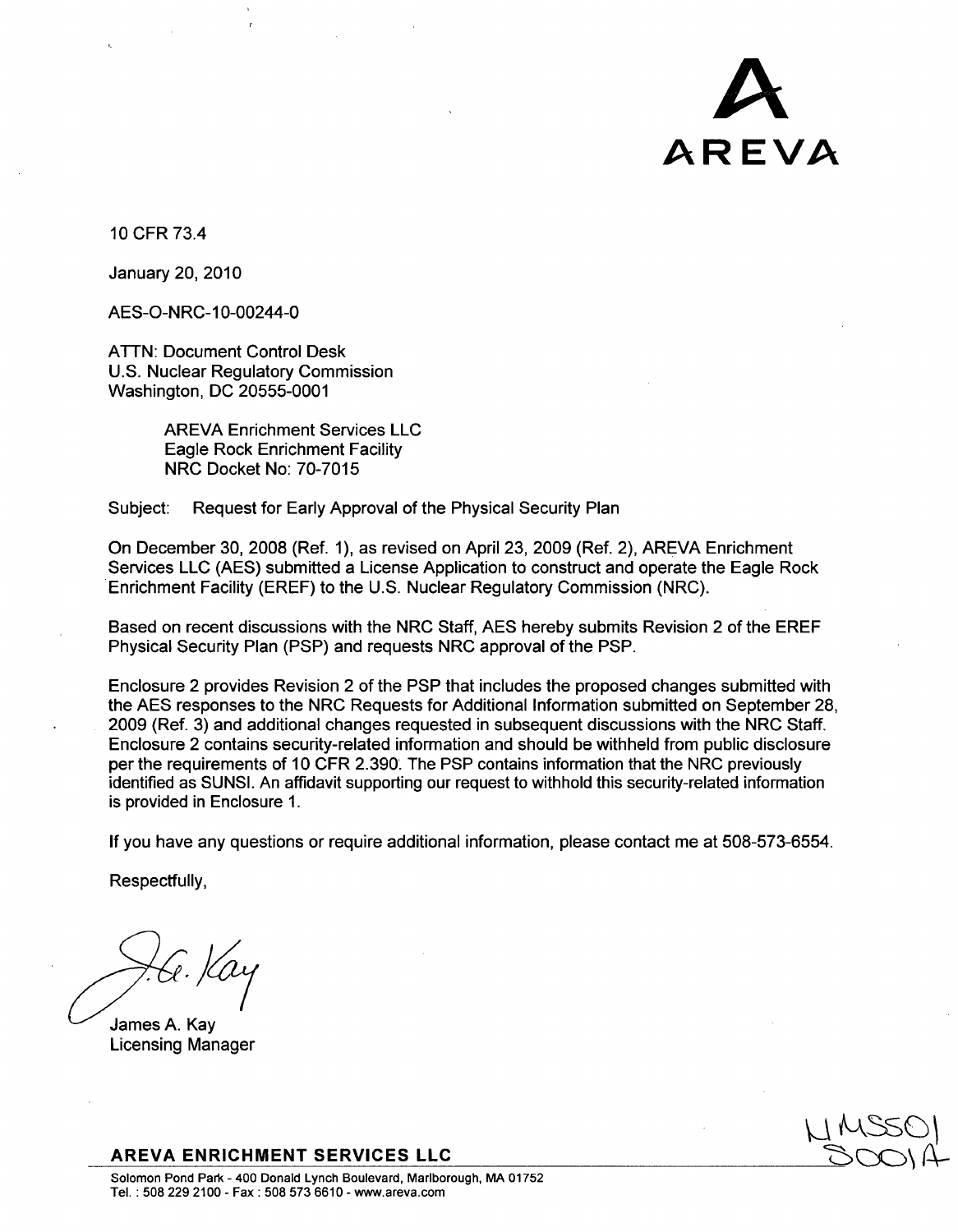AREVA Enrichment Services LLC Eagle Rock Enrichment Facility AES-O-NRC-10-00244-0 Page 2 of 2

Enclosures: 1) Affidavit of James A. Kay 2) Physical Security Plan, Revision 2

## References:

- 1) **S.** Shakir (AES) Letter to the U.S. Nuclear Regulatory Commission, Application for a Uranium Enrichment Facility License under 10 CFR 70, "Domestic Licensing of Special Nuclear Material," dated December 30, 2008.
- 2) **S.** Shakir (AES) Letter to the U.S. Nuclear Regulatory Commission, Revision 1 to License Application for the Eagle Rock Enrichment Facility, dated April 23, 2009.
- 3) J. A. Kay (AES) Letter to the U.S. Nuclear Regulatory Commission, Response to Requests for Additional Information - AREVA Enrichment Services Application for the Eagle Rock Enrichment Facility, dated September 28; 2009.
- cc: Breeda Reilly, U.S. NRC Senior Project Manager Steve Lemont, U. S. NRC Senior Project Manager